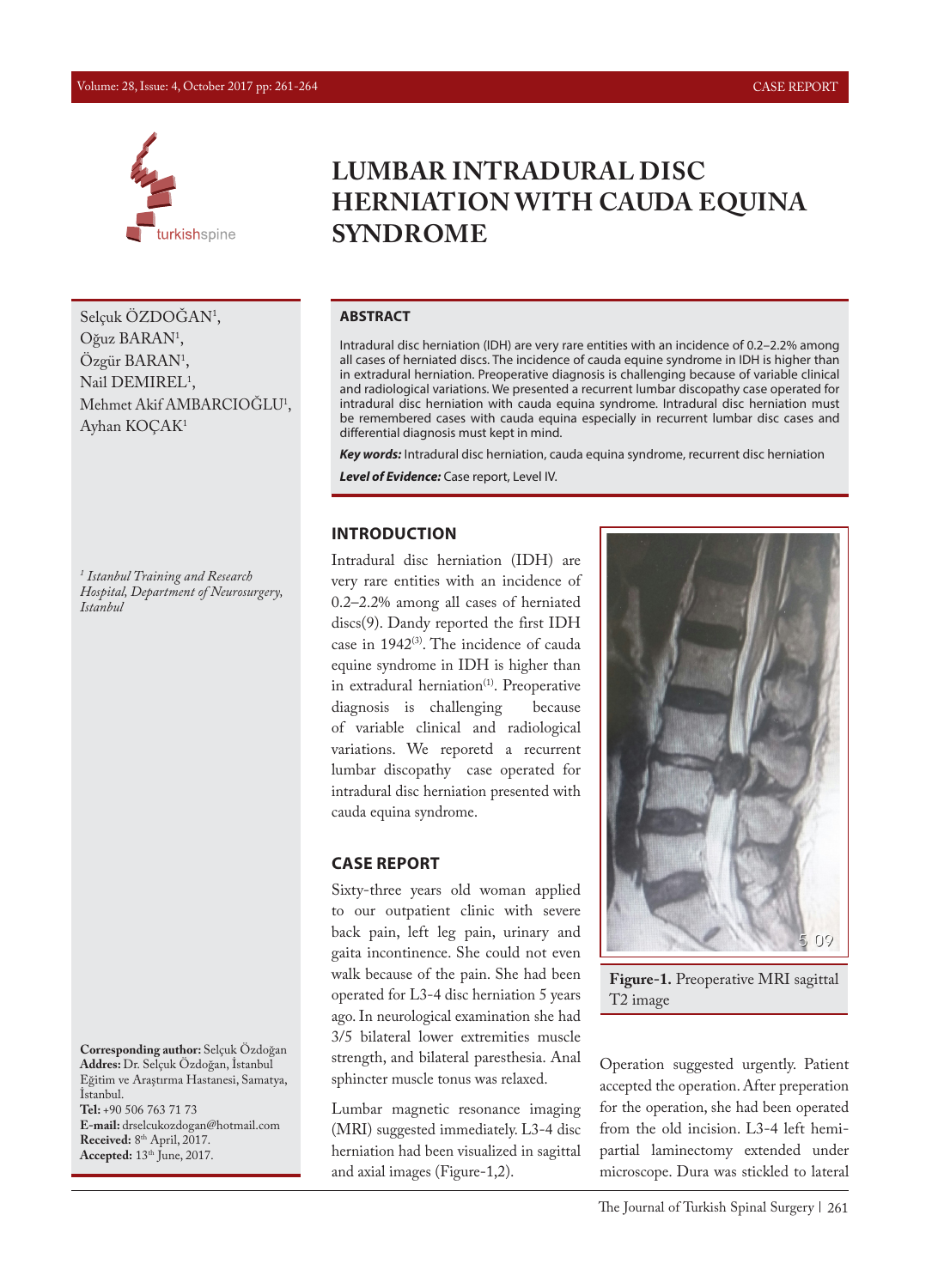side with fibrosis. Intradural mass appeared after fibrotic tissues cleaned from the dura. Dural incision made on the midline of dura. Rootlets carefully dissected with microdissectors from the disc fragment and then the fragment pulled out respectively(Figure-3).

Intervertebral disc space checked for residual fragments. After homeostasis dura and the other layers sutured properly. Fibrin glue used to prevent liquor fistula.

Postoperative second day the patient could be able to walk herself with urinary catheter and had no gaita incontinence. She is still followed up with urinary catheter.



**Figure-2.** Preoperative sagittal MRI axial image



**Figure-3.** Intradural disc fragment

## **DISCUSSION**

The pathogenesis of IDH is still controversial, but it may involve dural adhesion between the posterior longitudinal ligament and intervertebral disc annulus, which may be caused by postoperative scarring; and vulnerability of the dura to iatrogenic or congenital

factors such as dural thickness and epidural adhesion with the longitudinal ligament<sup>(8)</sup>. Our cases' pathology is seemed to be as a result of the first operations' complication.

Öztürk et al. found that 92 % of all IDH cases occur in the lumbar region, with only 5% occurring in the thoracic region and 3% in the cervical region (11). IDH is most common at the L4–L5 level because the dura mater and ventral posterior longitudinal ligament are anatomically closest at this level; also lumbar disc herniation frequently occurs at L4-L5<sup>(2,4)</sup>. Our cases' level was L3-L4, which seemed to be rare.

There are no differences in symptoms between extradural disc herniation and IDH, most cases are acute, and typical symptoms include severe leg pain and chronic low back pain (7). However, there is a higher incidence of cauda equina syndrome in IDH than in extradural herniation<sup>(4)</sup>. Our case presented with cauda equina syndrome with walking difficulty and severe back pain.

MRI is the gold standard for neuroimaging studies. Ring enhancement on gadolinium-enhanced MRI is the typical IDH imaging features, which is required for differential diagnosis of herniated discs from tumors such as schwannoma and meningioma (10). Ring enhancement is caused by chronic granulation tissue and peripheral neovascularization (6). In IDH, air images with the seqestrium in the intradural space or spinal canal are sometimes seen on CT, at six times the frequency observed in normal disc herniation (5).

We presented a recurrent lumbar discopathy case operated for intradural disc herniation with cauda equina syndrome. Intradural disc herniation must be remembered cases with cauda equina especially in recurrent lumbar disc cases and differential diagnosis must kept in mind.

## **REFERENCES**

- 1. Arnold PM, Wakwaya YT. Intradural disk herniation at L1–L2: report of two cases. *J Spinal Cord Med* 2011; 34: 312–314.
- 2. Blikra G. Intradural herniated lumbar disc. *J Neurosurg* 1969; 31:676–9.
- 3. Dandy WE. Serious complications of ruptured intervertebral disks. *J Am Med Assoc* 1942; 119: 474–477.
- 4. Ducati LG, Silva MV, Brandão MM, Romero FR, Zanini MA. Intradural lumbar disc herniation: report of five cases with literature review. *Eur Spine J* 2013; 22: 404–408.
- 5. Hidalgo-Ovejero AM, García-Mata S, Gozzi-Vallejo S, Izco-Cabezón T, Martínez-Morentín J, Martínez-Grande M. Intradural disc herniation and epidural gas:something more than a casual association? *Spine* 2004; 29: 463–467.
- 6. Jain SK, Sundar IV, Sharma V, Goel RS, Gupta R. Intradural disc herniation – acase report. Turk Neurosurg 2013; 23:389–391.